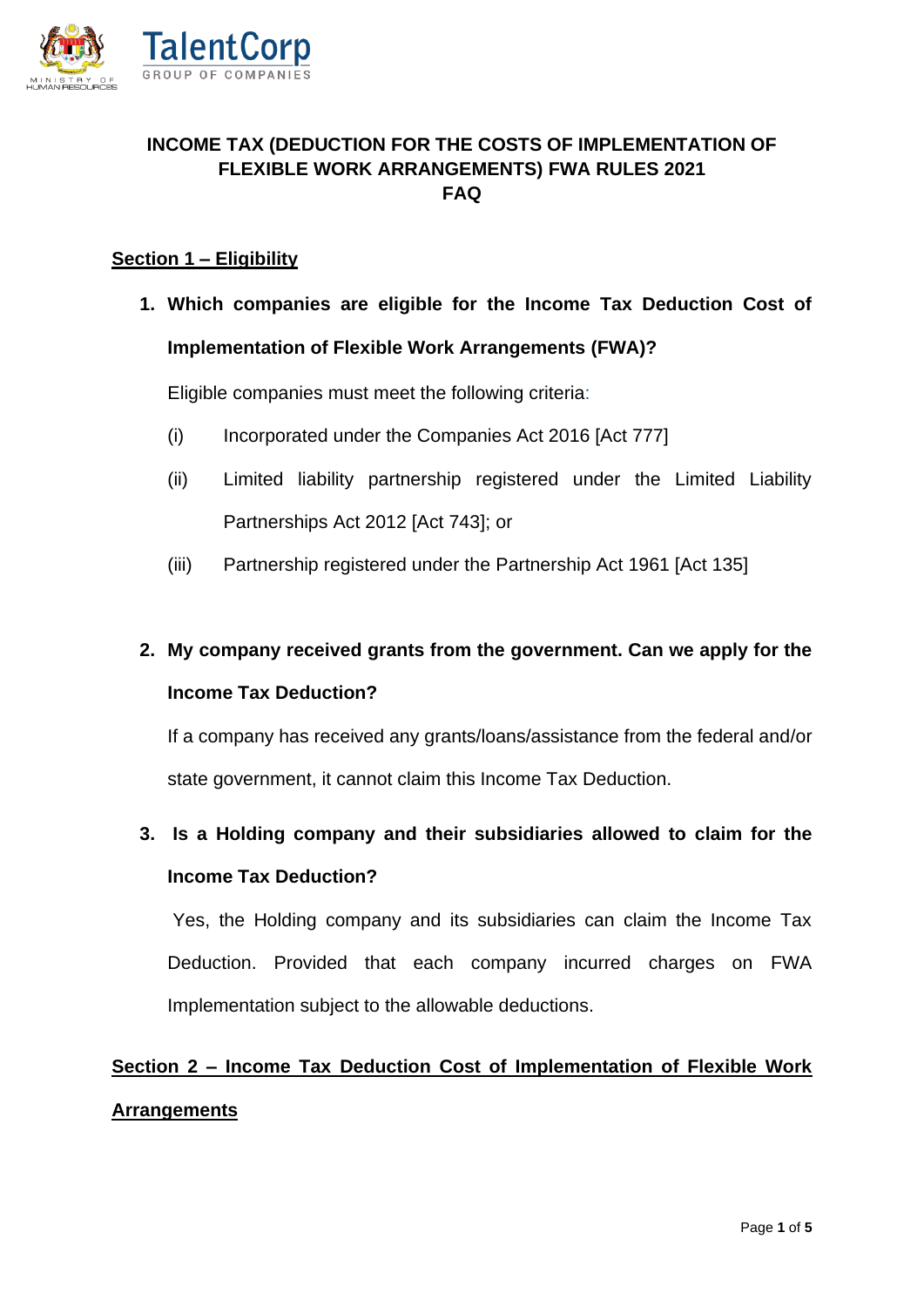

## **4. What is the Income Tax Deduction available for companies that implement Flexible Work Arrangements (FWA)?**

For the implementation of the FWA, the company may claim the tax deduction twice up to a maximum amount of RM500,000 for each year, up to three (3) consecutive years of assessment starting from the date of implementation approval obtained from TalentCorp There are four (4) areas related to the Income Tax Deduction:

- (i) Consultation fee
- (ii) Cost of capacity development
- (iii) Cost of software
- (iv) Software subscription

### **5. Is the total Income Tax Deduction capped at RM1.0mil per year per company?**

Yes, the Income Tax Deduction is up to a maximum amount of RM500,000, equivalent to twice the amount of expenses allowed under this Income Tax Deduction for each year.

### **6. What sort of work arrangements are considered as Flexible Work Arrangements (FWA)?**

Work arrangements are considered flexible if they provide greater flexibility in the following areas:

- (i) the workplace
- (ii) the scheduling of hours worked, and
- (iii) the number of hours worked
- In general, the types of FWA comprise: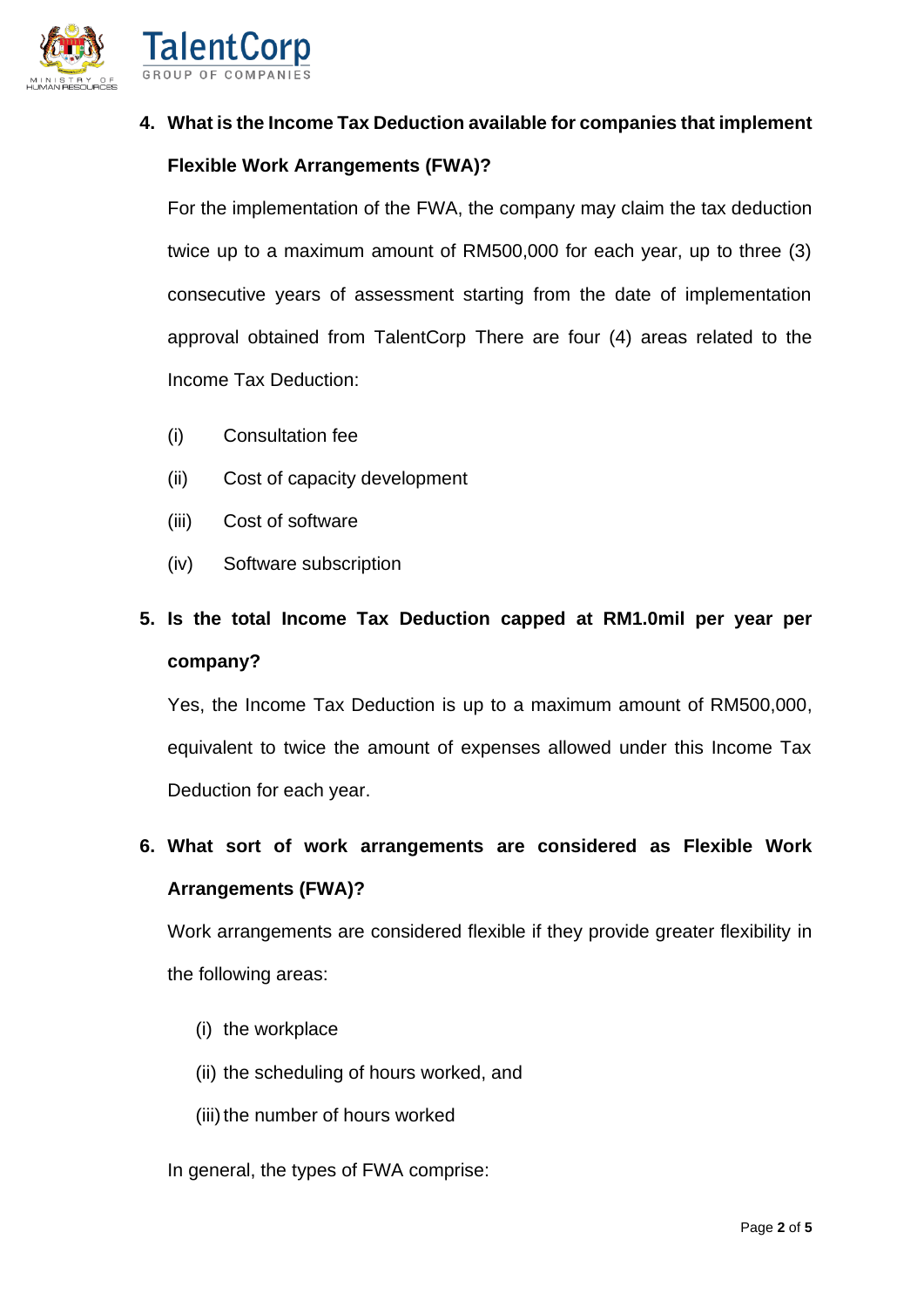

- a) Compressed Work Week
- b) Employee's Choice of Day Off
- c) Flexi Hours
- d) Job Sharing
- e) Leaving Early from Work
- f) Modified Role
- g) Phased Retirement
- h) Reduced / Part-Time
- i) Seasonal Work
- j) Shift Swapping
- k) Staggered Hours
- l) Work-From-Home

You may refer to the Income Tax Deduction Cost of Implementation of Flexible Work Arrangements Guidelines or visit *flexworklife.my* for more information about FWA.

# **7. Does the Internal Trainer Fee cover internal employees, i.e. HR trainers or Train The Trainers (TTT)? If so, what costs are covered under Cost of Capacity Development?**

Yes, HR trainers or TTT may be included. However, only allowances are covered under No.4 Item (ii) under this FAQ.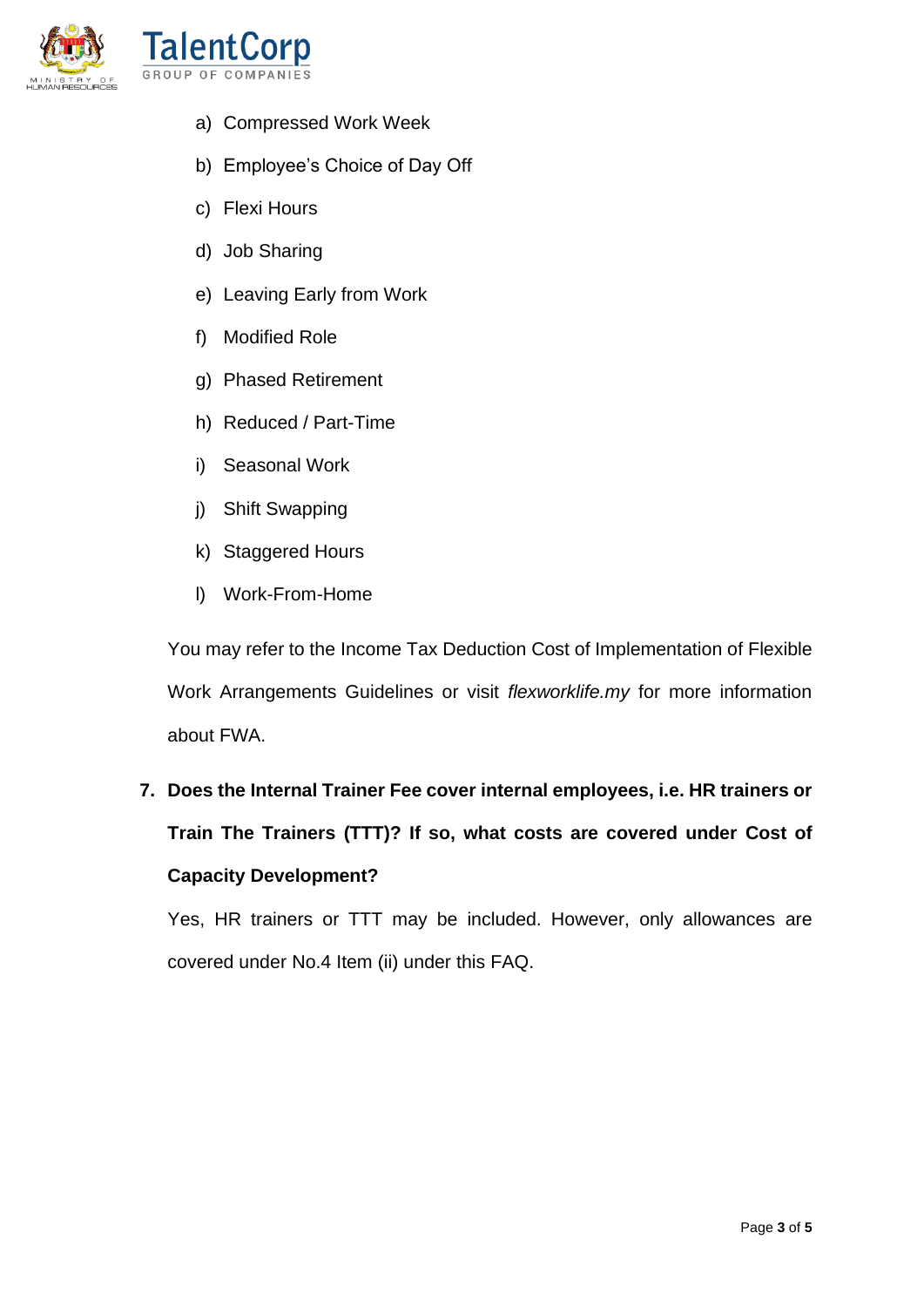

**8. Can companies claim for office space renovation to support FWA implementation, e.g. renovation of existing or new office space to allow hot-desking for employees who are alternating between work-from-home (WFH) and work-from-office (WFO) arrangements?**

No, this expenditure is considered a business expense under capital allowance (company tax).

#### **Section 3 – Application Process**

**9. How long is the application for income tax deduction?**

Application is for Flexible Working Arrangement expenses from the period **1** 

**July 2020 to 31 December 2022**

### **10. How many application forms does a company need to submit if there are multiple expenses incurred?**

Multiple expenses incurred within the same year of assessment can be submitted in one (1) form.

#### **11. Are companies required to have an FWA policy?**

Yes, an FWA policy is one of the supporting documents for the FWA Tax Deduction application. The FWA policy should include, but not limited to:

- Objective behind implementing the FWA
- Eligibility for the FWA
- Scope of FWA implemented
- Performance Management clarification while on FWA
- Compensation and Benefits clarification while on FWA